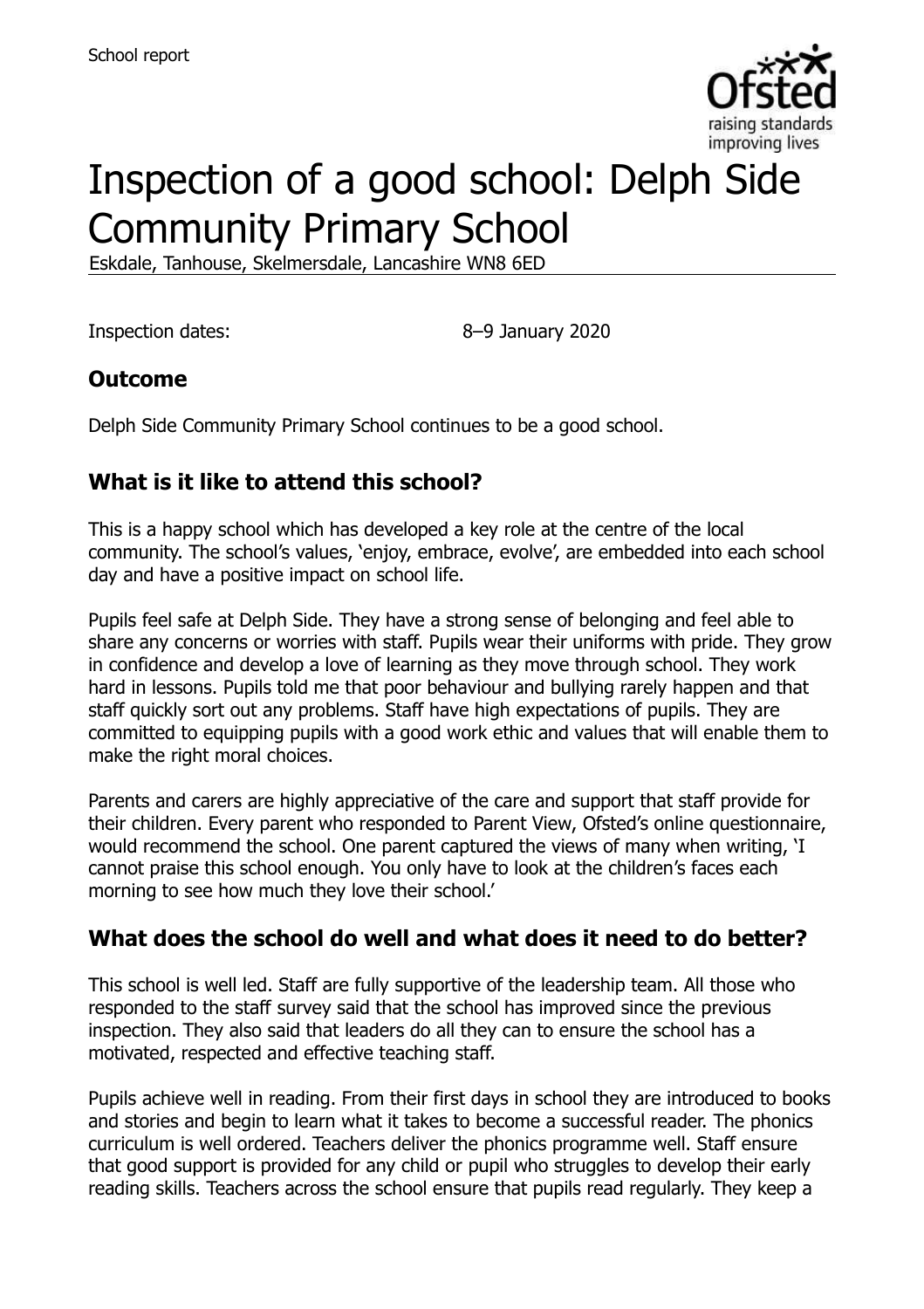

close check on pupils' progress and introduce them to a wide range of literature. Older pupils read regularly and have an excellent knowledge of different authors and book types.

The mathematics curriculum is well organised. This helps pupils to develop their mathematical knowledge and understanding in an ordered way. Many of the pupils that I met with told me how much they enjoy mathematics. Pupils work hard in lessons and are able to develop and apply their mathematical knowledge with increasing confidence as they move through the school. Pupils achieve well in mathematics at the end of key stage 2.

At Delph Side, pupils study a broad range of subjects in line with the national curriculum. However, leaders recognise that improvements are needed in some subjects. Leaders have planned the curriculum based on the key knowledge they want pupils to know. However, leaders have not yet identified exactly what pupils are expected to learn by the end of each year group. As a result, there are gaps in pupils' learning, and it is not clear how their knowledge will build over time.

One of the school's major strengths is the way that staff support pupils' personal development. Teachers model the school's strong moral values each day, and pupils behave well during lessons and breaktimes. Residential trips and a variety of after-school sports clubs provide opportunities for pupils to develop their confidence and skills. Staff are also well trained to support pupils' mental health. The school's 'Happy Hangout' room provides a haven for pupils who are experiencing anxiety or personal difficulties.

Leaders and teachers ensure that pupils with special educational needs and/or disabilities (SEND) learn well. They have a thorough understanding of the individual needs of these pupils, and they make sure that they are supported in a way that helps them to access the same learning opportunities as other pupils. Staff provide highly effective and sensitive support for pupils with complex learning difficulties.

Leaders have worked successfully to improve pupils' attendance. Good attendance is celebrated. This encourages pupils to attend regularly. Overall attendance improved last year and was around the national average. However, there are still too many pupils who are persistently absent. This has a negative impact on the progress they make across the school.

The early years curriculum is broad and carefully designed to cover all areas of learning. Staff make regular checks on children's development, focusing in particular on pupils' early reading and communication skills. Staff also provide good levels of care and support, which helps children to develop into confident learners.

## **Safeguarding**

The arrangements for safeguarding are effective.

There is a strong culture of safeguarding at Delph Side. A team of senior leaders take overall responsibility for safeguarding. However, all members of staff understand what to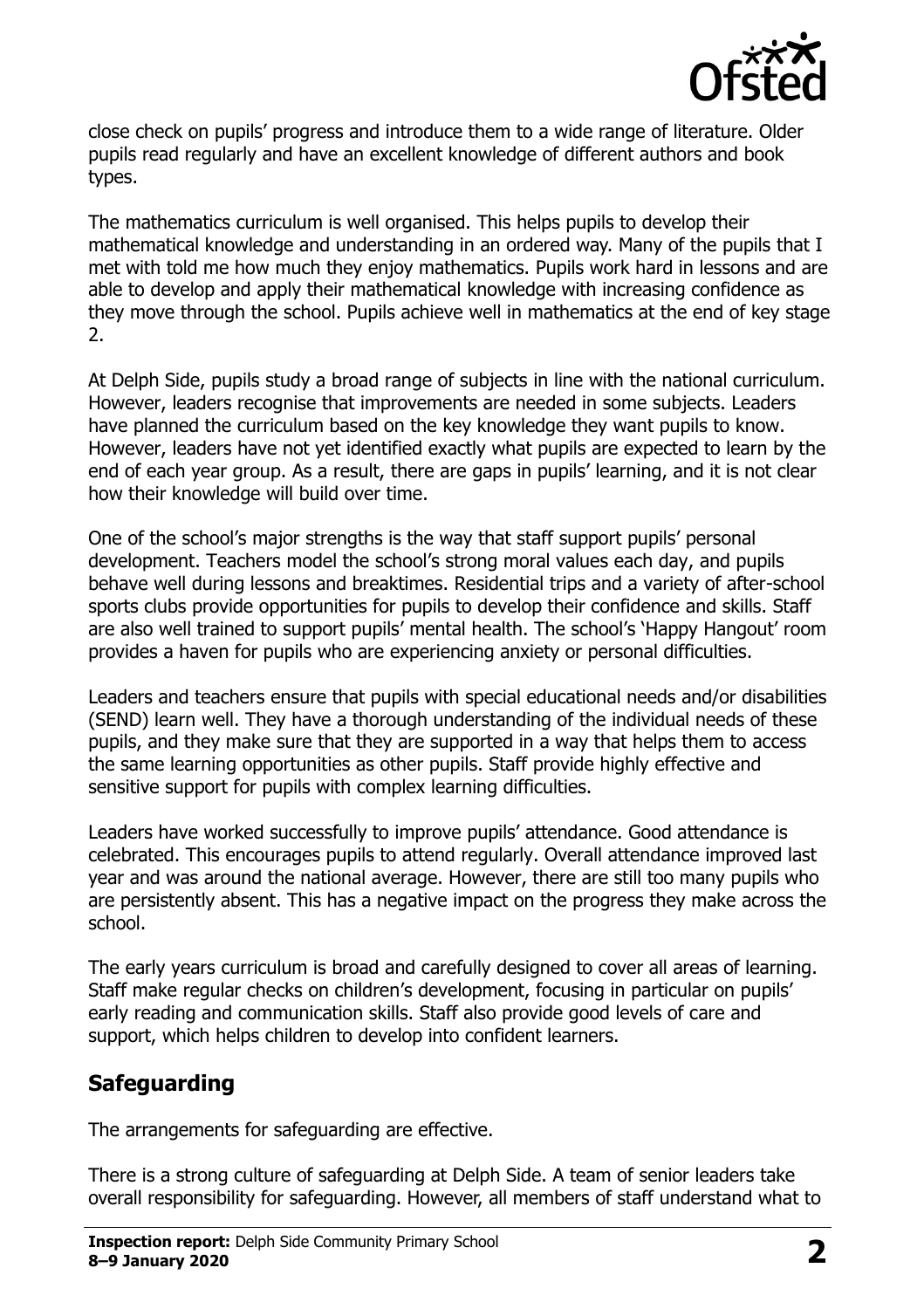

do if they have any concerns about a pupil's safety or welfare. Leaders work closely with outside agencies, where appropriate, to support pupils and their families. Leaders also ensure that appropriate checks are made on all adults who work with pupils at the school. Governors have a clear understanding of the school's safeguarding policies and help to ensure that all statutory requirements are met.

## **What does the school need to do to improve?**

## **(Information for the school and appropriate authority)**

- There are some weaknesses in the way that some subjects, other than English and mathematics, are planned and sequenced. For example, in science and history pupils' learning often fails to build on what they have learned previously. Leaders need to ensure that teachers are aware of exactly what knowledge pupils need to develop in each year group. This will help pupils to know more and remember more in these subjects. Ofsted's transition arrangements were used on this inspection to confirm that pupils benefit from a good quality of education.
- School leaders have worked successfully to improve overall attendance. However, the proportion of pupils who are persistently absent from school remains well above the national average. This is having a negative impact on the progress that these pupils are making. Leaders need to further improve attendance by reducing the number of pupils who are regularly absent from school.

#### **Background**

When we have judged a school to be good we will then normally go into the school about once every four years to confirm that the school remains good. This is called a section 8 inspection of a good school or non-exempt outstanding school. We do not give graded judgements on a section 8 inspection. However, if we find some evidence that the school could now be better than good or that standards may be declining, then the next inspection will be a section 5 inspection. Usually this is within one to two years of the date of the section 8 inspection. If we have serious concerns about safeguarding, behaviour or the quality of education, we will convert the section 8 inspection to a section 5 inspection immediately.

This is the first section 8 inspection since we judged Delph Side Community Primary School to be good on 25-26 May 2016.

#### **How can I feed back my views?**

You can use [Ofsted Parent View](https://parentview.ofsted.gov.uk/) to give Ofsted your opinion on your child's school, or to find out what other parents and carers think. We use Ofsted Parent View information when deciding which schools to inspect, when to inspect them and as part of their inspection.

The Department for Education has further quidance on how to complain about a school.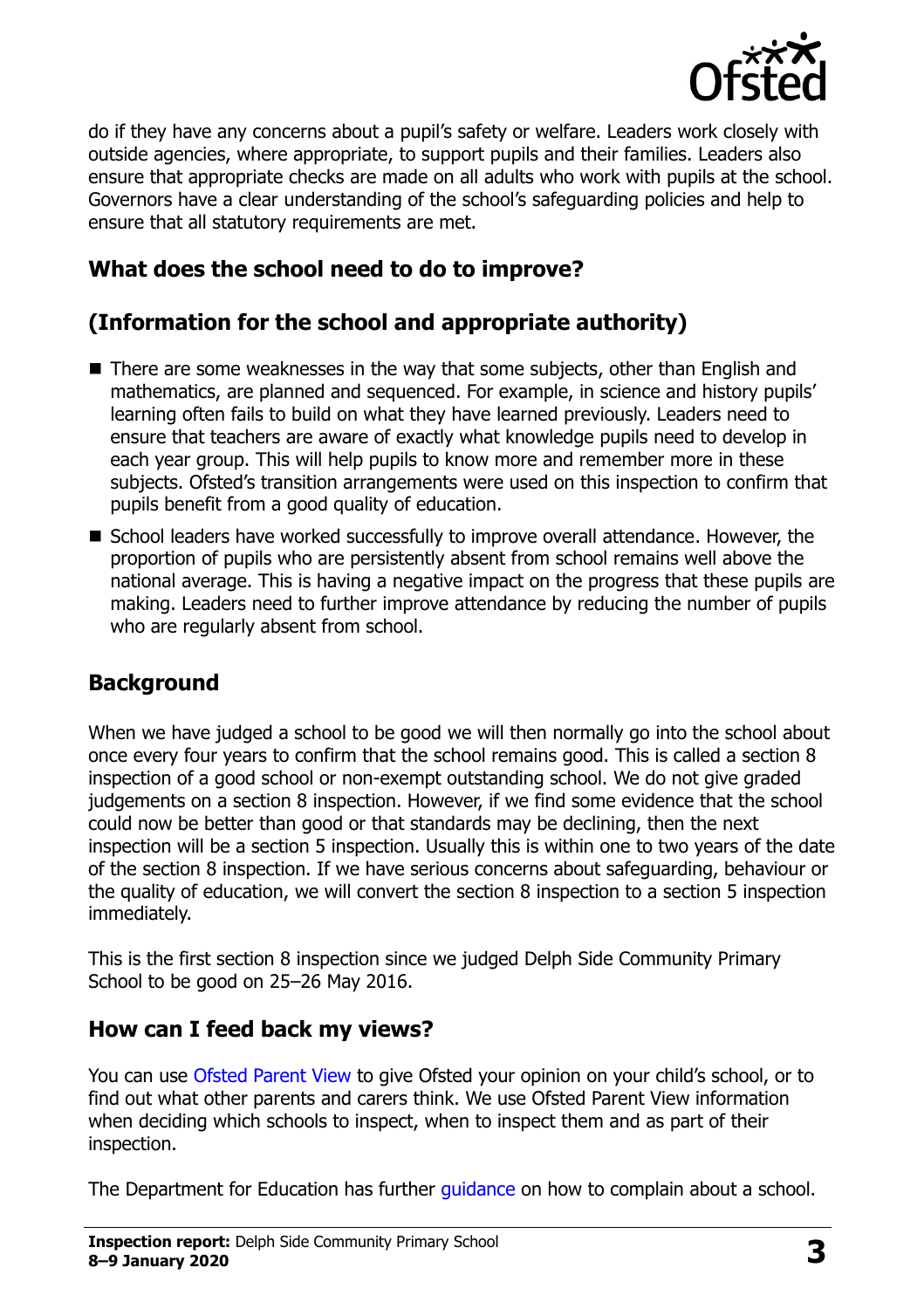

If you are the school and you are not happy with the inspection or the report, you can [complain to Ofsted.](https://www.gov.uk/complain-ofsted-report)

### **Further information**

You can search for [published performance information](http://www.compare-school-performance.service.gov.uk/) about the school.

In the report, '[disadvantaged pupils](http://www.gov.uk/guidance/pupil-premium-information-for-schools-and-alternative-provision-settings)' refers to those pupils who attract government pupil premium funding: pupils claiming free school meals at any point in the last six years and pupils in care or who left care through adoption or another formal route.

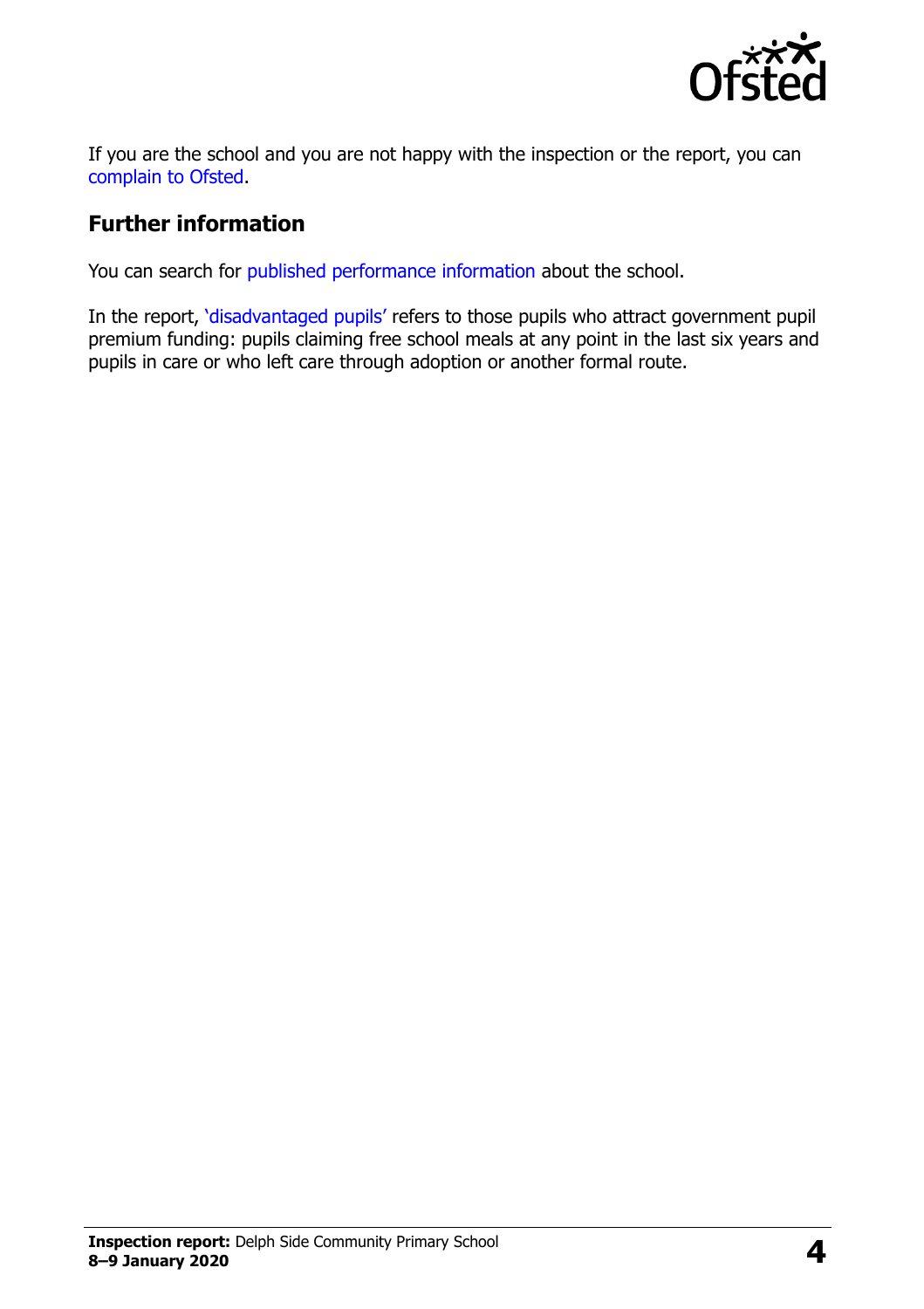

## **School details**

| Unique reference number             | 119304                    |
|-------------------------------------|---------------------------|
| <b>Local authority</b>              | Lancashire                |
| <b>Inspection number</b>            | 10122122                  |
| <b>Type of school</b>               | Primary                   |
| <b>School category</b>              | Community                 |
| Age range of pupils                 | $2$ to $11$               |
| <b>Gender of pupils</b>             | Mixed                     |
| Number of pupils on the school roll | 210                       |
| <b>Appropriate authority</b>        | The governing body        |
| <b>Chair of governing body</b>      | Lawrence Smye-Rumsby      |
| <b>Headteacher</b>                  | Elizabeth Ormerod         |
| Website                             | www.delph.lancsngfl.ac.uk |
| Date of previous inspection         | 25-26 May 2016            |

## **Information about this school**

- Since the previous inspection, a new headteacher has been appointed. There are also two new assistant headteachers in post.
- Since September 2019, the school has had provision for two-year-olds.

#### **Information about this inspection**

- During this inspection, I met with the headteacher and the two assistant headteachers. I also met with the teacher who coordinates support for pupils with SEND.
- $\blacksquare$  I met with five governors, including the chair of the governing body. I also held a discussion with a representative from the local authority.
- I examined the single central safeguarding record and the checks that leaders make on staff prior to them starting at the school. I also spoke with those leaders responsible for safeguarding to discuss how pupils are kept safe.
- I considered the following subjects in depth: reading, science, mathematics and history. Inspection activities included: evaluation of curriculum planning; scrutiny of improvement plans; visits to lessons with leaders; scrutiny of pupils' work; listening to pupils read; discussions with subject leaders and teachers; and discussions with pupils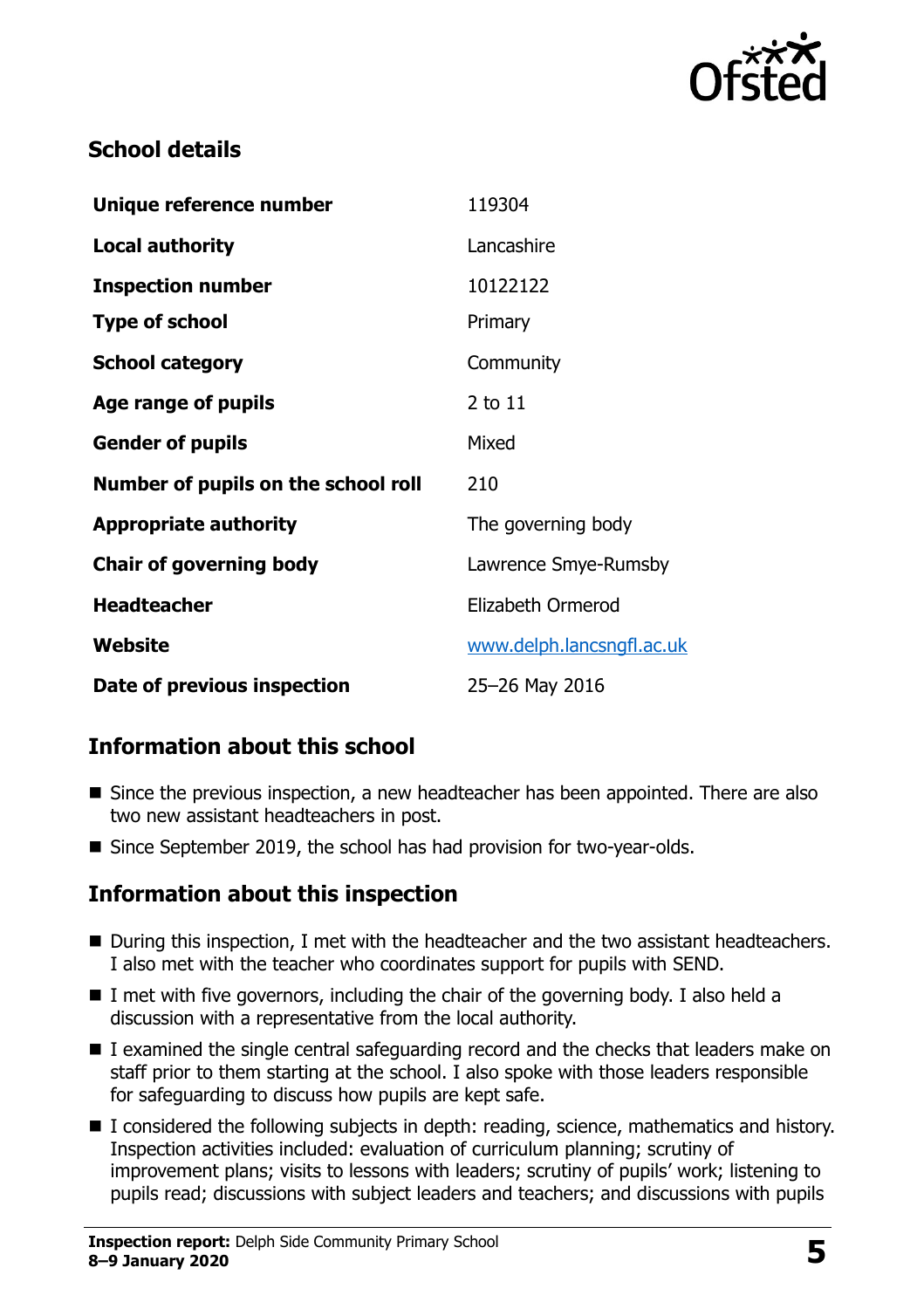

about their learning.

- I spoke to pupils about their experience of school and their views on behaviour and bullying. I also observed pupils' behaviour during lessons and at breaktimes.
- I took account of the 26 responses to Ofsted's online survey, Parent View. I also considered the 30 responses to the survey for staff and the 18 responses to the pupils' survey.

#### **Inspection team**

Paul Tomkow, lead inspector Her Majesty's Inspector